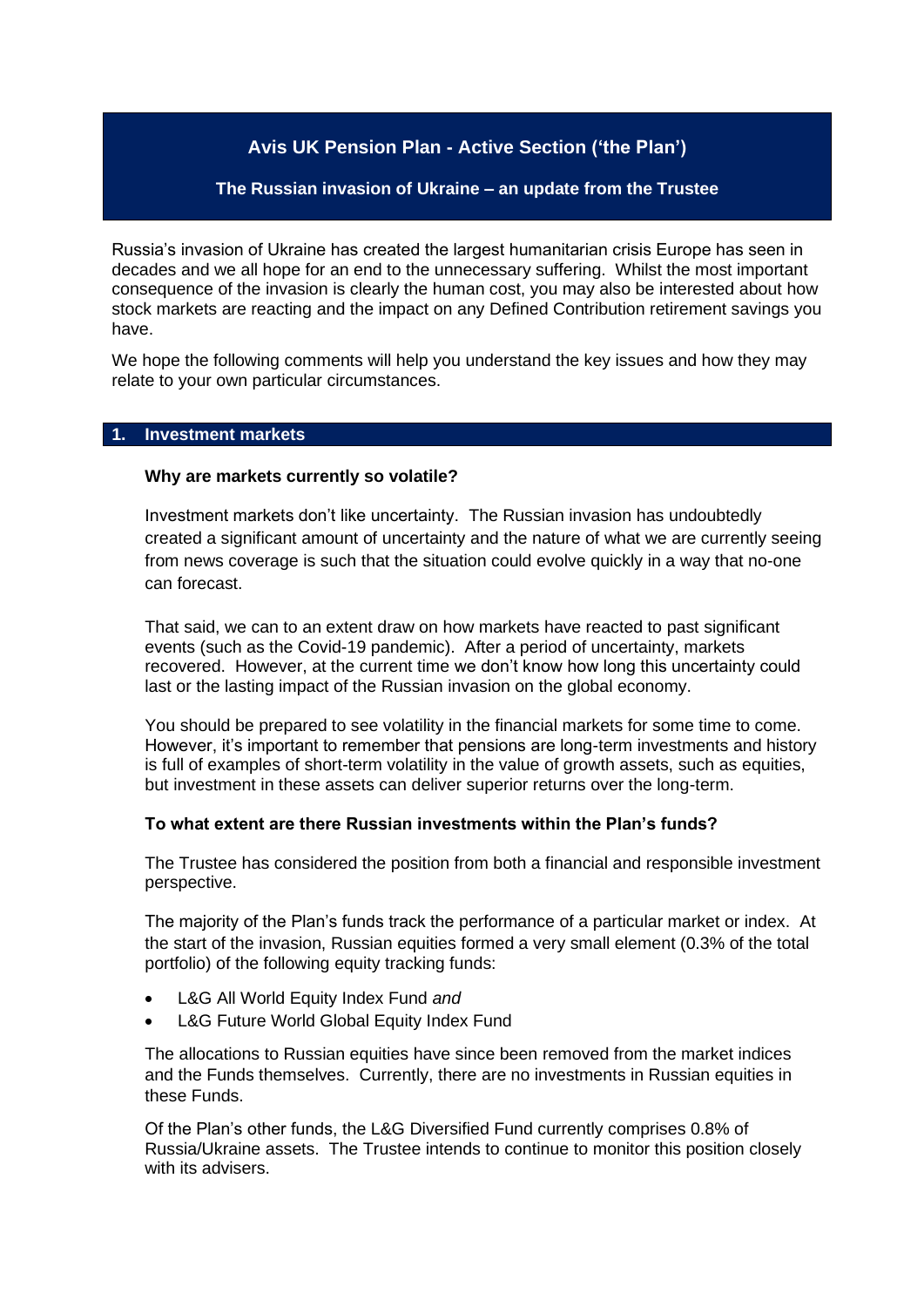### **2. Member Considerations**

#### **How are my retirement savings affected?**

The extent to which your retirement savings may have been affected will depend on the fund(s) in which are you are invested. For example, longer-term 'growth' assets, like equities are likely to have suffered significant falls, whereas other types of investment options, such as bonds or cash are unlikely to have been impacted negatively. Certain bond funds may have even seen some positive short-term returns.

Seeing the value of your retirement savings fall can be very uncomfortable – particularly if you're close to retirement, but there are several factors to bear in mind:

• **Pensions are generally viewed as a medium to long-term investment** - equity markets have had significant falls in the past, for example following the Covid-19 pandemic, but recovered strongly thereafter. Most members are many years from retirement and so are investing for the long term. Although the recent increase in volatility may be unsettling, if you don't intend to draw your benefits in the next few years then you should invest for the long-term;

Please note however that past performance cannot be relied upon as an indicator of future performance.

- **Stav calm** while it's sensible to be aware of how your retirement savings are invested, making short-term decisions could make things worse over the longer-term by locking in losses;
- **Lifestyle investment strategy** most members are invested in one of the Plan's Lifestyle strategies which aim to reduce the volatility of your savings as you get closer to retirement. These strategies will automatically move some of your savings from higher risk to lower risk investments as you approach your retirement;
- **Ongoing contributions**  if you are a contributing Plan member, you and the Company will be paying monthly contributions to the Plan. Therefore, where funds have fallen in value, you will be continuing to invest in funds at lower prices. This means that your contributions buy proportionately more 'units' than before (sometimes referred to as 'pound cost averaging').

#### **What if I'm close to retirement?**

How you're impacted is likely to be influenced by how you're aiming to draw your retirement savings – whether you're:

- Aiming to take a cash lump sum in the short-term;
- Looking to leave your savings invested and draw an income over time;
- Intending to buy an annuity to provide a quaranteed income:
- Taking your savings through a mix of the above.

The Plan's Lifestyle strategies provide some protection from volatility in the period before your selected retirement date by moving out of equity investments and into lower risk investments.

The recent market volatility is a strong reminder of the need to be aware of your retirement savings objective(s) and whether how you are invested continues to be appropriate for you.